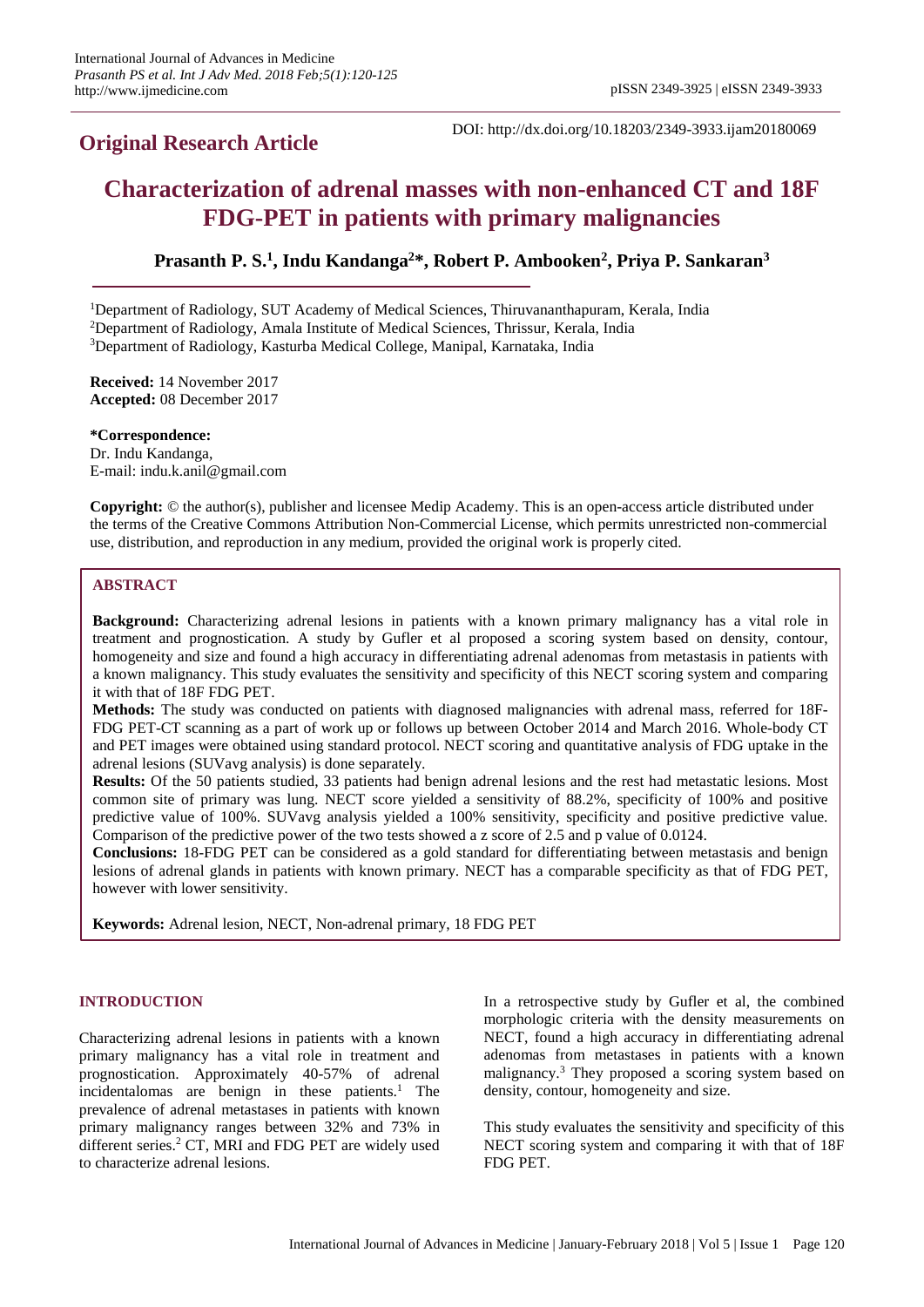#### **METHODS**

The study was conducted after institutional ethics committee clearance on 50 patients with diagnosed malignancies with adrenal mass, referred to our institution for 18F FDG PET-CT scanning as a part of work up or follow up between October 2014 and March 2016. Those patients with primary malignancy of adrenals and those already on chemotherapy or radiation therapy were excluded. 3 patients were excluded as they had bilateral lesions and 2 patients were excluded as they had lesions of fully fat density suggesting myelolipoma. Whole-body CT and PET images were obtained approximately 60minutes after the IV injection of 18F FDG. Images were acquired from the head to the midthigh. CT data were acquired first, using the following parameters: section thickness, 1.25mm; pitch, 6:1 (in high-speed mode); gantry rotation speed, 0.8second; tube voltage, 120 kVp; tube current, automatic mode; and field of view, 50cm. Immediately after the CT scans, PET images are obtained in 3D mode. PET image datasets are reconstructed by using an iterative algorithm, after applying CT-based attenuation correction.

NECT scoring and quantitative analysis of FDG uptake in the adrenal lesions (SUVavg analysis) are done separately. CT characteristics used for scoring are combined morphologic criteria with the density measurements on NECT proposed by Gufler et al. <sup>3</sup> The total score is obtained by adding 10% of the density values to the size in centimeters, plus 2 if the contour of the lesion is blurred and plus 1 if the structure is inhomogeneous. Score of less than 7 is taken as benign and more than or equal to 7 as malignant. Size was measured as average of the length, breadth and height of the lesion. Density was evaluated by placing a circle of ROI covering one third of the lesion at the center of the lesion and the noting the average HU displayed. Contour and homogeneity were evaluated subjectively by two of the investigators who were having seven and 16years experience in the field of CT interpretation and a consensus opinion formed.

Histopathology or follow-up imaging data (CT or PET-CT) were used as reference standards for final classification of the adrenal lesions. Stability in size on follow-up imaging after a minimum period of 6months was taken as benign. Interval growth on follow-up imaging or reduction in size in response to treatment was taken as metastasis. The Statistical software namely SPSS 18.0 (Statistical Package for Social Science) was used for the analysis of the data and Microsoft Word and Excel have been used to generate graphs and tables.

## **RESULTS**

A total of 50 patients were included in the study. The mean age of the study population was 63.2years and the maximum number of patients were in the age group 60- 69years. There were 38 (76%) males and 12 (24%) females. Of the 50 patients studied, 33 (66%) patients had benign adrenal lesions and 17 (34%) patients had metastatic lesions. 23 patients had primary malignancy in lung. Sites of primary in other cases were breast, cervix, colon, kidney, pharynx, endometrium, melanoma nasal cavity and soft tissue sarcoma. Out of 17 patients with metastasis, 12 patients had lung as primary site. In patients with primary lung malignancy, 52% of the adrenal lesions were found to be metastasis.

## **Table 1: Distribution of patients based on NECT score and pet SUV avg values.**

|            | NECT score |    | <b>SUV</b> avg |      |
|------------|------------|----|----------------|------|
|            | رس         | >7 | <2.5           | >2.5 |
| Metastasis |            |    |                |      |
| Benign     |            |    |                |      |

NECT score  $\langle 7 \rangle$  was taken as benign and  $\langle 7 \rangle$  was taken as metastatic. 33(70%) patients with adrenal lesions had a score of  $\langle 7 \rangle$  and 15 (30%) patients had a score of  $\langle \rangle = 7$ . Thus, NECT score yielded a sensitivity of 88.2%, specificity of 100% and positive predictive value of 100%. FDG PET SUVavg value <2.5 was taken as benign and  $>=2.5$  was taken as metastases. 66% (33) of patients with adrenal lesions had SUVavg of <2.5 and  $34\%$  (17) had that of  $>=$  2.5. This yielded a 100% sensitivity, specificity and positive predictive value. Comparison of the predictive power of the two tests, that is the NECT Score and SUV avg showed a z score of 2.5 and p value of 0.0124 (Table 2).

#### **Table 2: Comparison of statistical parameters for NECT score and pet SUVavg.**

|              |      |     |     |     | <b>ceuracy</b> |
|--------------|------|-----|-----|-----|----------------|
| NECT scoring | 88.2 | 100 | 100 |     | 96             |
| PET-CT       | 100  | 100 | 100 | 100 | 100            |

## **DISCUSSION**

The main imaging modalities currently used for the differentiation of adrenal lesions are CT, MRI and PET. The structural features of most adrenal lesions on imaging are usually not specific enough to characterize them. Suspicious imaging findings on unenhanced CT for malignancy include large size of lesion, irregular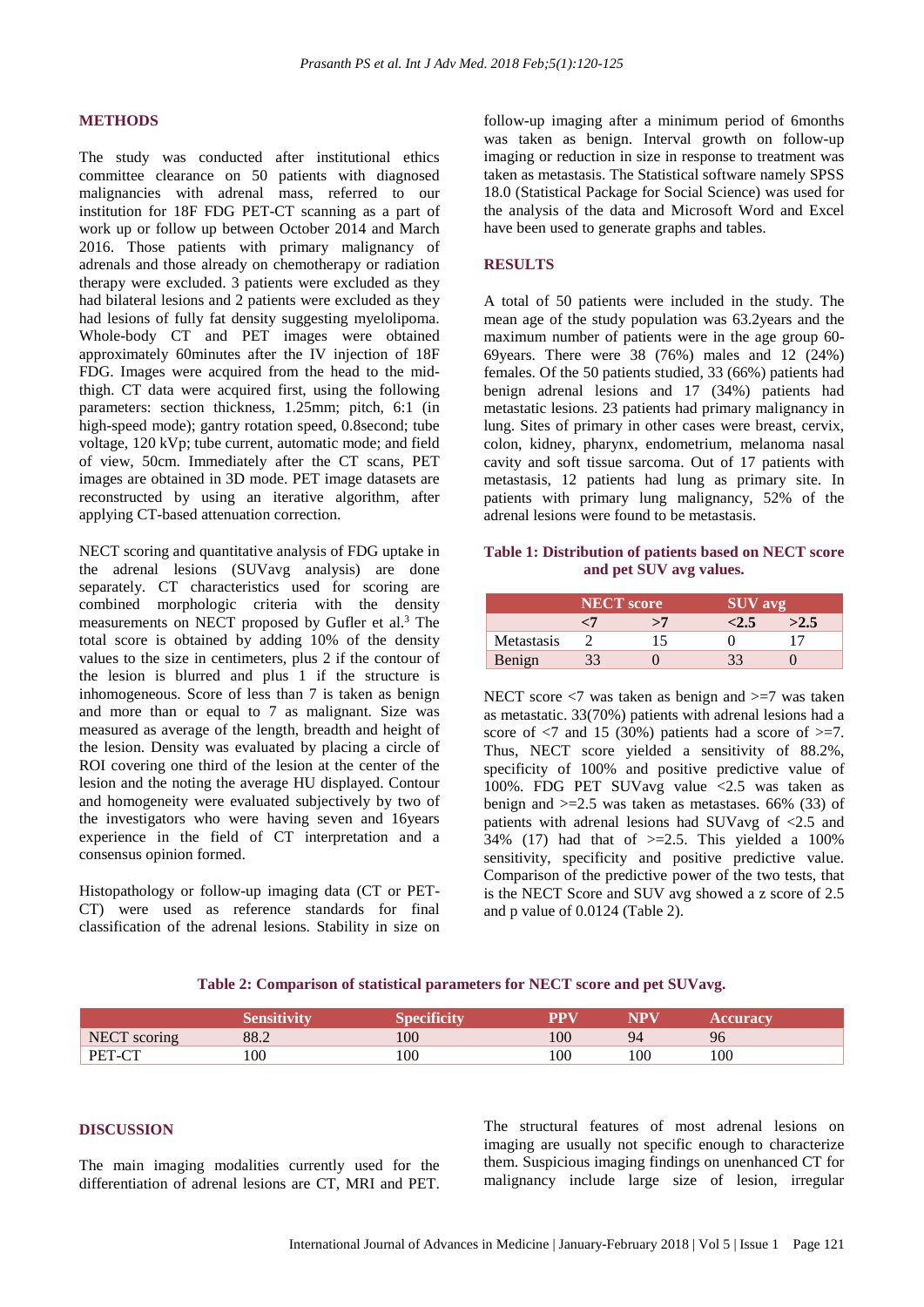margins, heterogeneous appearance and rapid interval growth. Densitometry of adrenal lesions in non-enhanced CT can detect around 70% of adrenal adenomas as they are known to contain significant intracellular lipid when compared to malignant adrenal lesions. The presence of high intracellular lipid content lowers the CT density of most adenomas. Non-adenomatous lesions usually have low intracellular fat content and their CT attenuation is consequently higher. In clinical practice, 10 HU is the most widely used threshold value for the diagnosis of a lipid-rich adrenal adenoma.<sup>4,5</sup> Upto 30% of adenomas are lipid poor and do not show characteristic attenuation values on non-enhanced CT scans, so it is difficult to differentiate them from malignant lesions.<sup>6-9</sup>

Contrast enhanced CT wash out studies are now widely employed in evaluation of suspicious adrenal lesions. Absolute and relative wash out are calculated using formulas and analysed along with non-enhanced CT characteristics. An absolute percentage washout of 60% or higher shows 86-88% sensitivity and 92-96% specificity for the diagnosis of adenomas by using 15minute delay after contrast administration protocol. After 15minutes, 40% or higher relative percentage washout favours the diagnosis of an adenoma with 96% sensitivity and 100% specificity.<sup>10</sup>

MRI is being effectively used in analysis of adrenal lesions in specific clinical settings. Chemical shift imaging is being considered the mainstay in MR evaluation. Adrenal-to-spleen CSI ratio and adrenal signal intensity index are calculated by specified formulas. A chemical shift imaging (CSI) ratio of less than 0.71 or a signal intensity index of more than 16.5% both indicate a lipid-rich adenoma. 11

FDG PET yields information about the biochemical processes that precedes gross anatomic changes and is evidently very useful in characterization of adrenal masses. The increased uptake of radio-labelled glucose analog by tumor tissue due to increased glycolysis as compared with normal adrenal tissue is the basis for detection of metastasis by FDG PET. $12,13$  This results from an increased number of glucose membrane transporters and increased activity of the principal enzymes that control the glycolytic pathways. Thus, even very small metastasis may be detected with this technique. Some previous reports have described excellent sensitivity of 18F FDG PET in identifying malignant adrenal masses.<sup>14-18</sup> However, studies in which the capability of FDG PET for characterization of adrenal disease has been specifically evaluated differ in reported accuracies, which range from 75% to 100%. 12

In our study, we compared the effectiveness of NECT and PET in differentiating benign from metastatic adrenal lesions in patients with a known primary malignancy. According to HPE/6months follow up CT/PET CT, 66% lesions were benign and 34% were metastasis (Figure 1, 2). The use of NECT was maximized by using the scoring system taking into account the size, density, contour and homogeneity. In our study NECT score of <7 was taken as benign and >=7 was taken as metastasis. Two cases of metastasis yielded a score of less than 7 which were the false negatives. Both the lesion was small in size with regular contour and homogenous appearance due to the early stage of the disease. This is in concordance with previous study by Gufler et al, who proposed the scoring which we have adopted for our study.<sup>3</sup> The total score is obtained by adding 10% of the density values to the size in centimeters, plus 2 if the contour of the lesion is blurred and plus 1 if the structure is inhomogeneous. The highest predictive power was calculated at a cutoff value of 7.05, with 100% sensitivity and 96.8% specificity for the detection of metastasis. Lee et al reported the effectiveness of non-enhanced CT densitometry in differentiating adrenal adenomas from non-adenomatous lesions and found that the mean attenuation of adenomas (-2.2HU) was significantly lower than that of non-adenomas (28.9HU).<sup>4</sup> Later, an inverse linear relationship between fat concentration and attenuation on non-enhanced CT images was described by Korobkin et al. 5 In a meta-analysis of published studies it was found that the CT attenuation threshold of 10 HU, would yield test sensitivity of 71% and specificity of 98%.<sup>19</sup>



**Figure 1: NECT and 18F FDG PET-CT of metastatic right adrenal mass. a) Axial NECT showing a right adrenal lesion with score of 7.8. b) 18F FDG PET axial image showing increased uptake (suvavg 4.4). c) and d) Fused 18F FDGPET CT images (axial and coronal reformatted) showing the increased metabolic activity in the right adrenal lesion and in right iliac bone.**

In our study the FDG PET SUVavg of <2.5 was taken as benign and >=2.5 was taken as metastasis. This yielded excellent diagnostic capability and is keeping with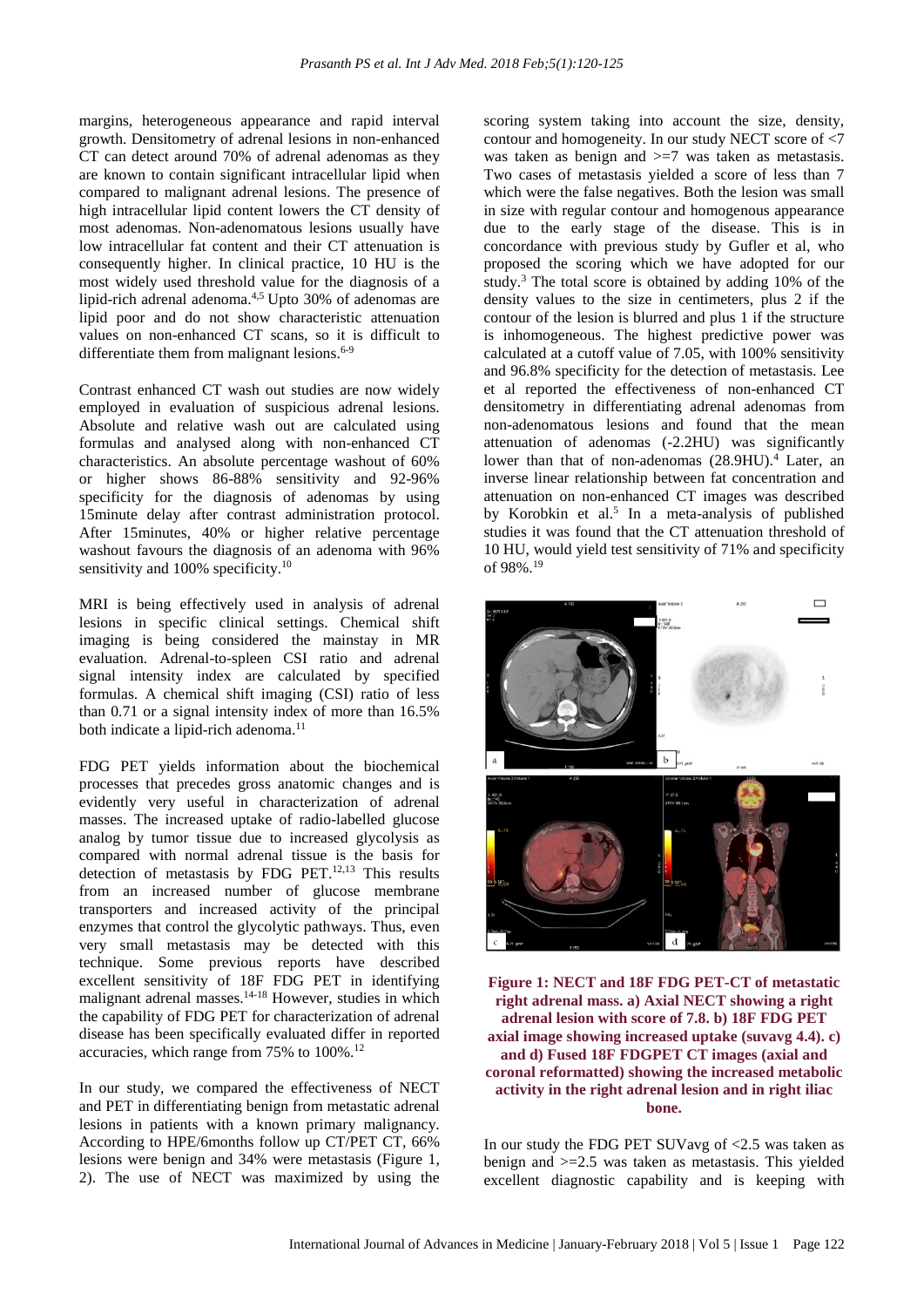previous studies showing excellent sensitivity for 18F FDG PET in identifying malignant adrenal masses with a 5-10% false-positive rates in cases of adrenal adenomas with relatively high FDG uptake. 14,15,17,20,22 One metaanalysis demonstrates that most adrenal masses can be characterized by using FDG PET with high sensitivity, specificity ,and accuracy.<sup>17</sup> In a study by Metser et al, PET CT had a sensitivity and specificity of 98.5% and 92% respectively, for the differentiation of lipid-poor adenomas and 98.5% and 93% for all adenomas from malignant lesions.<sup>22</sup> They also found that when  $3.1$  was used as cutoff for the maximum SUV, PET CT had a sensitivity and specificity of 98.5% and 92% in the differentiation of malignant lesions from benign lesions. High values of diagnostic accuracy for adrenal masses using a PET-CT quantitative method, combining an SUV threshold of 3.1 and an attenuation value cutoff of 10 HU was also detected by them. Similar results have been reported by Brady et al in a series of 147 patients with known or suspected lung cancer.<sup>23</sup>



#### **Figure 2: A) Axial NECT image showing a left adrenal lesion with score 4.38 B) 18F FDG PET axial image showing mild uptake (suvavg 1.7) indicating a benign lesion.**

Boland et al found that PET CT had sensitivity, specificity, positive predictive value, negative predictive value and accuracy of 99%, 100%, 100%, 93% and 99% for the detection of benign lesions and 100%, 99%, 93% and 100% respectively, for the detection of malignancy.<sup>24</sup> In our study, while the specificity of both NECT scoring system and FDG PET in characterizing adrenal lesions were found to be same, the sensitivity of both had difference which is statistically significant (p value) 0.0124). Therefore, it can be said that even if the NECT  $\langle 7,$  we have to go for additional imaging, but if the NECT score is  $>7$  we can confidently conclude that it is metastasis.

Advantage of PET CT is that it has a high sensitivity and specificity for the differentiation of benign adrenal lesions from metastatic lesions. But there are some limitations also. A 5% false-positive rate for PET CT has been reported secondary to a variety of causes.<sup>12</sup> Some

adrenal adenomas demonstrate increased FDG uptake, at levels even higher than those in the liver. <sup>25</sup> The reason for this is not fully understood but is presumed that the functional state of an adenoma is the factor in determining the intensity of FDG uptake, with increased uptake in functioning adenomas. <sup>26</sup> Pheochromocytoma of the adrenal gland also has been reported to show increased FDG uptake at PET. <sup>17</sup> More recently a study by Lang et al showed that single adrenal uptake on FDG-PET/CT in suspected adrenal metastasis was associated with a high false-positive rate (28.2%). Risk factors associated with adrenal metastasis included a history of known primary lung malignancy and a SUVmax>2.65 at the adrenal lesion of interest on FDG-PET/CT. <sup>27</sup> Adrenal cortical hyperplasia without chronic inflammatory cell infiltration and adrenal endothelial cyst may also simulate metastatic nodules and show increased FDG uptake. 12 Jana et al, reported two cases of false-negative adrenal lesions at FDG PET in patients with a pulmonary carcinoid tumor.<sup>28</sup> Metastatic lesions from pulmonary adenocarcinoma with a predominantly bronchioloalveolar component may also show little FDG uptake at PET CT. The other common causes of false-negative FDG PET results are hemorrhage and necrosis in the lesion. 17,22,26 Nodule size is another factor that contributes to a falsenegative interpretation. According to a previous report, most metastatic adrenal nodules of 10mm or less in diameter showed lower uptake than the liver.<sup>18</sup> Sub centimeter metastatic lesions will have less FDG uptake than large lesions and cannot be differentiated as the resolution of PET is currently limited in the range of 4- 6mm.

A limitation to our study is the small sample size as the sample size was calculated with a high sensitivity, it may prove inadequate for variables with relatively lower sensitivity. Yet another limitation is that we have not plotted any ROC curves to determine the NECT score cut offs or determine statistical significance of individual variables in the scoring system.

#### **CONCLUSION**

From our study it can be seen that FDG PET can be considered as a gold standard for differentiating between metastasis and benign lesions of adrenal glands in patients with known primary. NECT has a comparable specificity as that of FDG PET, however with lower sensitivity. But because of the wider availability, being very much cheaper than FDG PET and due to the advantage that it can be used in patients with co-existent renal failure, NECT may be used in day to day practice to reliably differentiate between the two. Further wider studies with addition of MR chemical shift imaging is recommended in this field.

*Funding: No funding sources Conflict of interest: None declared Ethical approval: The study was approved by the institutional ethics committee*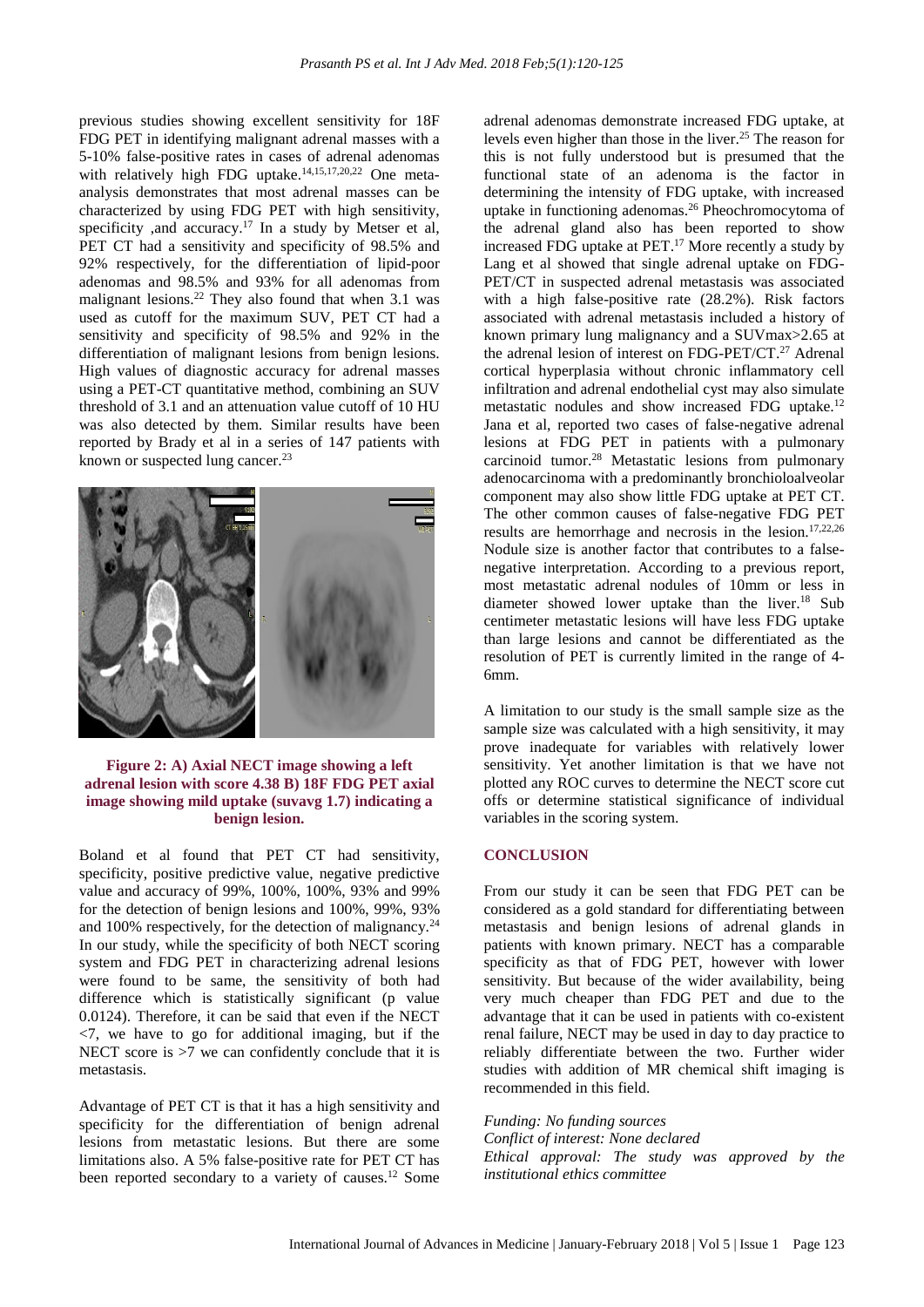#### **REFERENCES**

- 1. Dunnick NR, Korobkin M. Imaging of adrenal incidentalomas: current status. AJR. 2002;179:559- 68.
- 2. Terzolo M, Bovio S, Pia A, Reimondo G, Angeli A. Management of adrenalin cidentaloma. Best Pract Res Clin Endocrinol Metab. 2009;23:233-24.
- 3. Gufler H, Eichner G, Grossmann A, Krentz H, Schulze CG, Sauer S, et al. Differentiation of adrenal adenomas from metastases with unenhanced computed tomography. J Comput Assist Tomogr. 2004;28(6):818-22.
- 4. Lee MJ, Hahn PF, Papanicolaou N, Egglin TK, Saini S, Mueller PR, et al. Benign and malignant adrenal masses: CT distinction with attenuation coefficients, size, and observer analysis. Radiology. 1991;179(2):415-8.
- 5. Korobkin M, Giordano TJ, Brodeur FJ, Francis IR, Siegelman ES, Quint LE, et al. Adrenal adenomas: relationship between histologic lipid and CT and MR findings. Radiology. 1996;200(3):743-7.
- 6. Korobkin M, Brodeur FJ, Francis IR, Quint LE, Dunnick NR, Londy F. CT time-attenuation washout curves of adrenal adenomas and nonadenomas. AJR. 1998;170:747-52.
- 7. Szolar DH, Kammerhuber FH. Adrenal adenomas and nonadenomas: assessment of washout at delayed contrast-enhanced CT. Radiology. 1998;207:369-75.
- 8. Pena CS, Boland GW, Hahn PF, Lee MJ, Mueller PR. Characterization of indeterminate (lipid poor) adrenal masses: use of washout characteristics at contrastenhanced CT. Radiology. 2000;217:798- 802.
- 9. Johnson PT, Horton KM, Fishman EK. Adrenal mass imaging with multidetector CT: pathologic conditions, pearls, and pitfalls. Radio Graphics. 2009;29:1333-51.
- 10. Caoili EM, Korobkin M, Francis IR, Cohan RH, Platt JF, Dunnick NR, et al. Adrenal masses: characterization with combined unenhanced and delayed enhanced CT. Radiology. 2002;222(3):629- 33.
- 11. Fujiyoshi F, Nakajo M, Kukukura Y, Tsuchimochi S. Characterization of adrenal tumors by chemical shift fast-low angle shot MR imaging: comparison of four methods of quantitative evaluation. AJR. 2003;180:1649-57.
- 12. Chong S, Lee KS, Kim HY, Kim YK, Kim BT, Chung MJ, et al. Integrated PETCT for the Characterization of Adrenal Gland Lesions in Cancer Patients: Diagnostic Efficacy and Interpretation Pitfalls. RadioGraphics. 2006;26:1811-26.
- 13. Elaini AB, Shetty SK, Chapman VM, Sahani DV, Boland GW, Sweeney AT, et al. Improved detection and characterization of adrenal disease with PET-CT. Radiographics. 2007;27(3):755-67.
- 14. Boland GW, Goldberg MA, Lee MJ, Mayo-Smith WW, Dixon J, McNicholas MM, et al. Indeterminate adrenal mass in patients with cancer: evaluation at PET with 2-[F-18]-fluoro-2-deoxy-Dglucose. Radiology. 1995;194(1):131-4.
- 15. Erasmus JJ, Patz Jr EF, McAdams HP, Murray JG, Herndon J, Coleman RE, et al. Evaluation of adrenal masses in patients with bronchogenic carcinoma using 18F-fluorodeoxyglucose positron emission tomography. AJR. Am J Roentgenol. 1997;168(5):1357-60.
- 16. Maurea S, Mainolfi C, Bazzicalupo L, Panico MR, Imparato C, Alfano B, et al. Imaging of adrenal tumors using FDG PET: comparison of benign and malignant lesions. AJR. Am J Roentgenol. 1999;173(1):25-9.
- 17. Yun M, Kim W, Alnafisi N, Lacorte L, Jang S, Alavi A. 18F-FDG PET in characterizing adrenal lesions detected on CT or MRI. J Nucl Med. 2000;42:1795-9.
- 18. Kumar R, Xiu Y, Jian QY, Takalkar A, El-Haddad G, Potenta S, et al. 18F-FDG PET in evaluation of adrenal lesions in patients with lung cancer. J Nu Med. 2004;45(12):2058-62.
- 19. Boland GW, Lee M, Gazelle GS, Halpern EF, McNicholas MM, Mueller PR. Characterization of adrenal masses using unenhanced CT: an analysis of the CT literature. AJR. 1998;171(1):201-4.
- 20. Maurea S, Mainolfi C, Bazzicalupo L, Panico MR, Imparato C, Alfano B, et al. Imaging of adrenal tumors using FDG PET: comparison of benign and malignant lesions. AJR. 1999;173(1):25-9.
- 21. Perri M, Erba P, Volterrani D, Guidoccio F, Lazzeri E, Caramella D, et al. Adrenal masses in patients with cancer: PET/CT characterization with combined CT histogram and standardized uptake value PET analysis. Ame J Roentgenol. 2011;197(1):209-16.
- 22. Metser U, Miller E, Lerman H, Lievshitz G, Avital S, Even-Sapir E. 18F-FDG PET/CT in the evaluation of adrenal masses. J Nucl Med. 2006;47(1):32-7.
- 23. Brady MJ, Thomas J, Wong TZ, Franklin KM, Ho LM, Paulson EK. Adrenal nodules at FDG PET/CT in patients known to have or suspected of having lung cancer: a proposal for an efficient diagnostic algorithm. Radiology. 2009;250:523-30.
- 24. Boland GW, Blake MA, Holalkere NS, Hahn PF. PET/CT for the characterization of adrenal masses in patients with cancer: qualitative versus quantitative accuracy in 150 consecutive patients. AJR. 2009;192:956-62.
- 25. Dong A, Cui Y, Wang Y, Zuo C, Bai Y. (18)F-FDG PET/CT of adrenal lesions. AJR Am J Roentgenol. 2014;203(2):245-52.
- 26. Shimizu A, Oriuchi N, Tsushima Y, Higuchi T, Aoki J, Endo K. High [18F] 2-fluoro-2-deoxy-Dglucose (FDG) uptake of adrenocortical adenoma showing subclinical Cushing's syndrome. Annals Nuc Med. 2003;17(5):403-6.